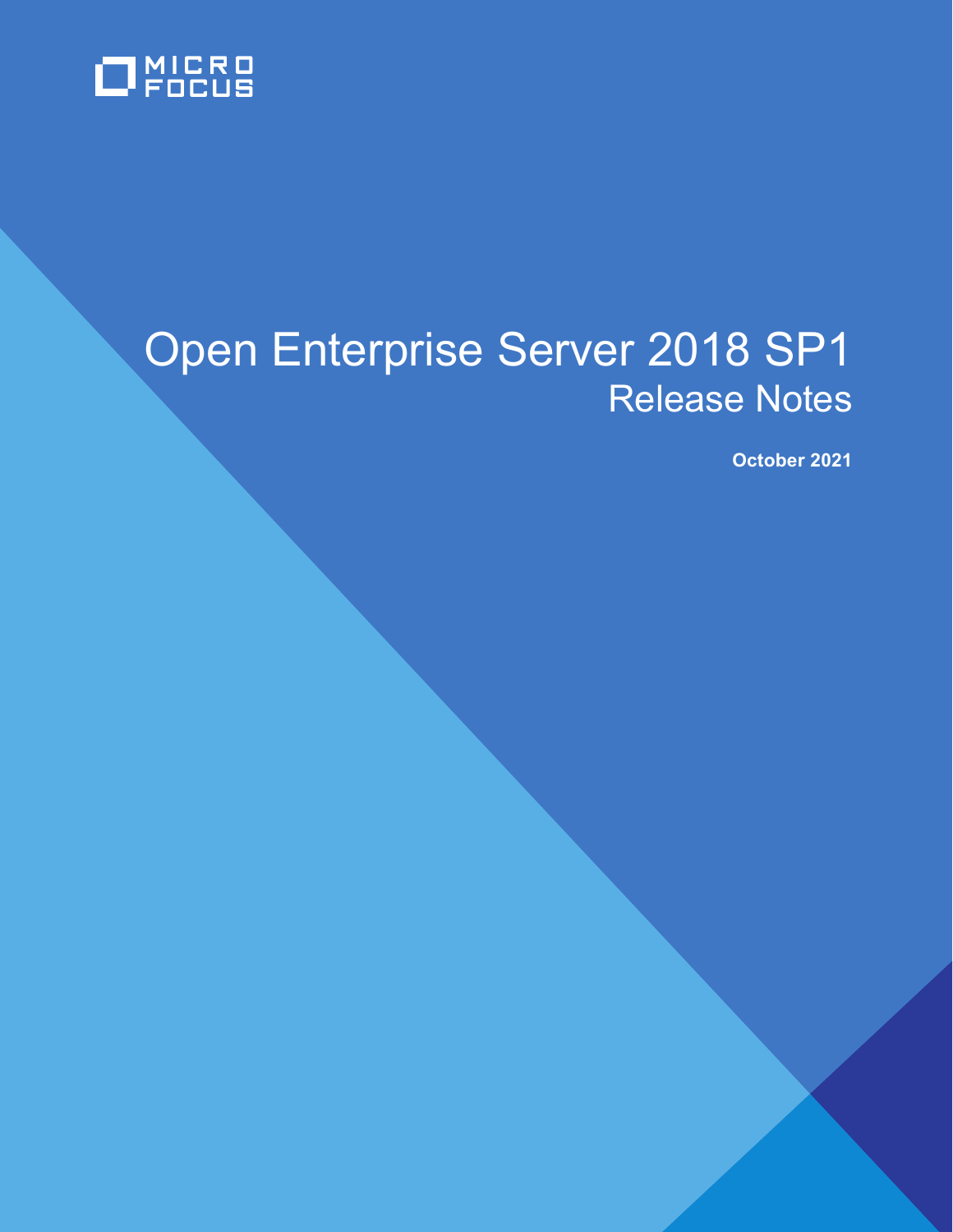#### **Legal Notices**

For information about legal notices, trademarks, disclaimers, warranties, export and other use restrictions, U.S. Government rights, patent policy, and FIPS compliance, see [https://www.microfocus.com/about/legal/.](https://www.microfocus.com/about/legal/)

**Copyright © 2019 Micro Focus Software, Inc. All Rights Reserved.**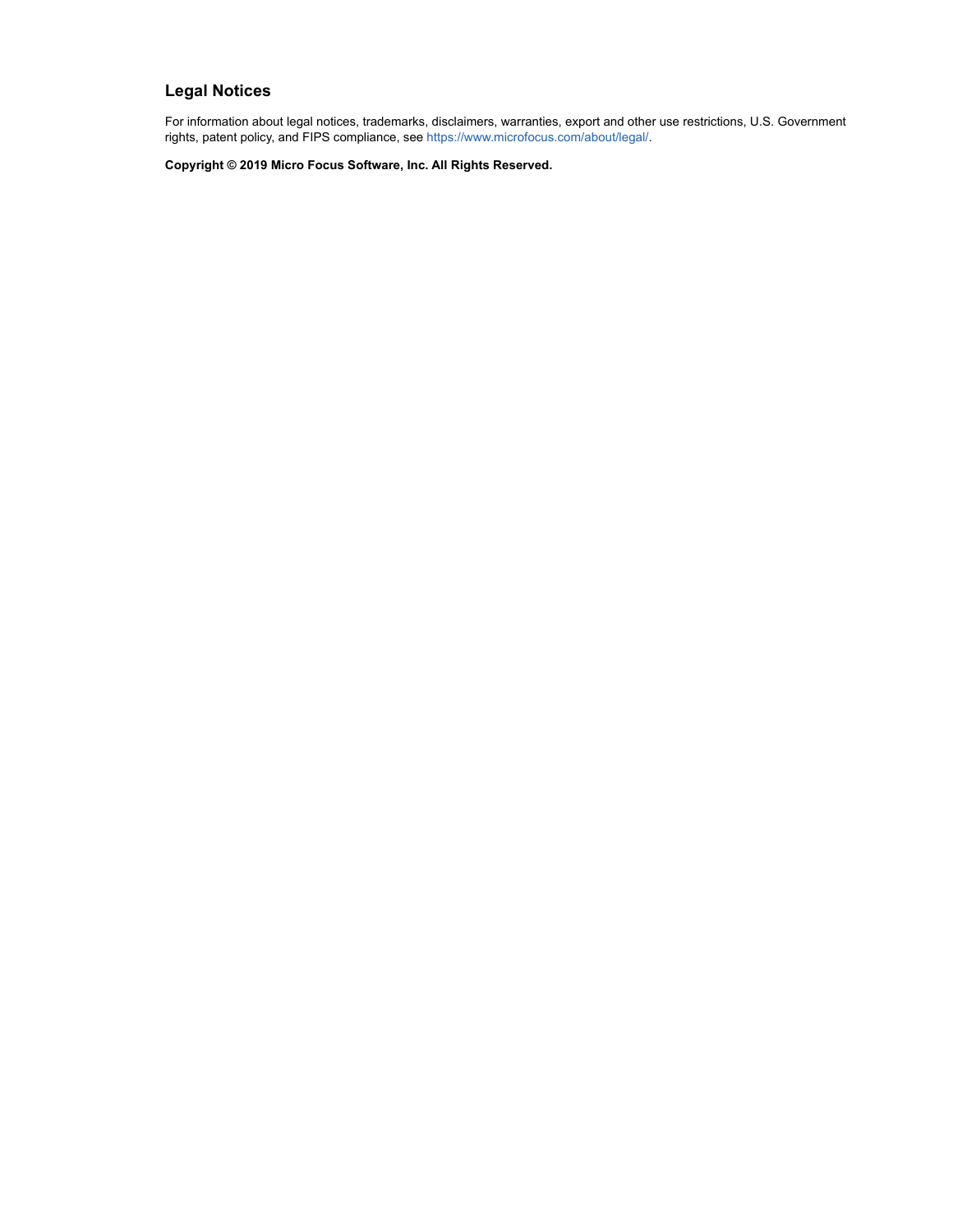# **Contents**

|                                         | <b>About This Release Notes</b>                                                                                         |    |  |
|-----------------------------------------|-------------------------------------------------------------------------------------------------------------------------|----|--|
| 1 What's New or Changed in OES 2018 SP1 |                                                                                                                         |    |  |
| 1.1                                     |                                                                                                                         |    |  |
| 1.2                                     |                                                                                                                         |    |  |
| 1.3                                     |                                                                                                                         |    |  |
| 1.4                                     |                                                                                                                         |    |  |
| 1.5                                     |                                                                                                                         |    |  |
|                                         | 1.5.1                                                                                                                   |    |  |
|                                         | 1.5.2                                                                                                                   |    |  |
|                                         | 1.5.3                                                                                                                   |    |  |
|                                         | 1.5.4                                                                                                                   |    |  |
|                                         | 1.5.5                                                                                                                   |    |  |
|                                         | 1.5.6                                                                                                                   |    |  |
|                                         | 1.5.7                                                                                                                   |    |  |
|                                         | 1.5.8                                                                                                                   |    |  |
|                                         | 1.5.9                                                                                                                   |    |  |
|                                         | 1.5.10                                                                                                                  |    |  |
|                                         | 1.5.11                                                                                                                  |    |  |
|                                         | 1.5.12                                                                                                                  |    |  |
|                                         | 1.5.13                                                                                                                  |    |  |
|                                         | 2 Service Issues                                                                                                        |    |  |
|                                         |                                                                                                                         | 13 |  |
|                                         |                                                                                                                         |    |  |
| 2.1                                     |                                                                                                                         |    |  |
|                                         | Ignore the Nessus Scan Critical Vulnerability Error on OES Server for SLES 12 SP3 13<br>2.1.1                           |    |  |
|                                         | 2.1.2                                                                                                                   |    |  |
| 2.2                                     |                                                                                                                         |    |  |
|                                         | 2.2.1<br>AFP Does Not Support NSS Volumes With ZID Value Greater Than the 32-bit Limit 14                               |    |  |
| 2.3                                     |                                                                                                                         |    |  |
|                                         | 2.3.1                                                                                                                   |    |  |
| 2.4                                     |                                                                                                                         |    |  |
|                                         | Unable to Move or Split Volume with Cluster Resource Server as the Target 15<br>2.4.1                                   |    |  |
| 2.5                                     |                                                                                                                         |    |  |
|                                         | 2.5.1                                                                                                                   |    |  |
| 2.6                                     |                                                                                                                         |    |  |
|                                         | 2.6.1                                                                                                                   |    |  |
|                                         | 2.6.2                                                                                                                   |    |  |
| 2.7                                     | Mac El Capitan (10.11.1 and later) Fails to Join a DSfW Domain  16<br>2.6.3                                             |    |  |
|                                         |                                                                                                                         |    |  |
|                                         | 2.7.1                                                                                                                   |    |  |
| 2.8                                     | 2.7.2<br>eDirectory Not Restarting Automatically (and the content of the content of the content of the content of the c |    |  |
|                                         | 2.8.1                                                                                                                   |    |  |

[2.9.1 Migration to OES 2018 and later . . . . . . . . . . . . . . . . . . . . . . . . . . . . . . . . . . . . . . . . . . . . 17](#page-16-5) [2.10 Novell Storage Services \(NSS\) . . . . . . . . . . . . . . . . . . . . . . . . . . . . . . . . . . . . . . . . . . . . . . . . . . . . . 17](#page-16-6) [2.10.1 Support for Mixed Cluster Nodes and NSS Active Directory Media Upgrades . . . . . . . . . . 18](#page-17-0) [2.10.2 Support for Mixed Cluster Nodes and NSS Trustee Index Media Upgrades . . . . . . . . . . . 18](#page-17-1) [2.10.3 RAID 5 Issues . . . . . . . . . . . . . . . . . . . . . . . . . . . . . . . . . . . . . . . . . . . . . . . . . . . . . . . . . . . 18](#page-17-2)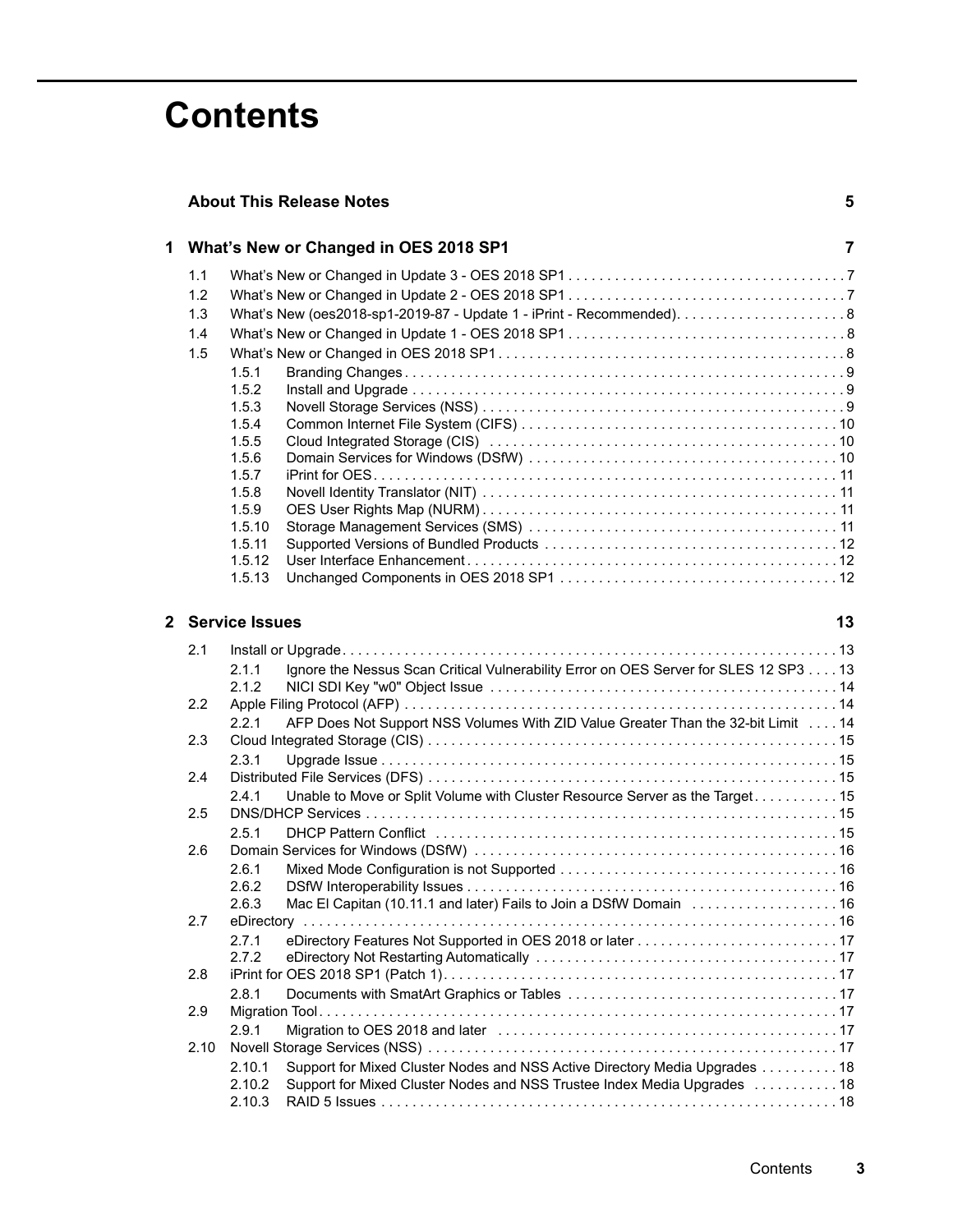|  | 2.10.4 Move or Split Operation Not Supported on Existing Volumes for OES 2018 SP1 or |    |  |
|--|--------------------------------------------------------------------------------------|----|--|
|  | A Deprecated Components and Services                                                 | 19 |  |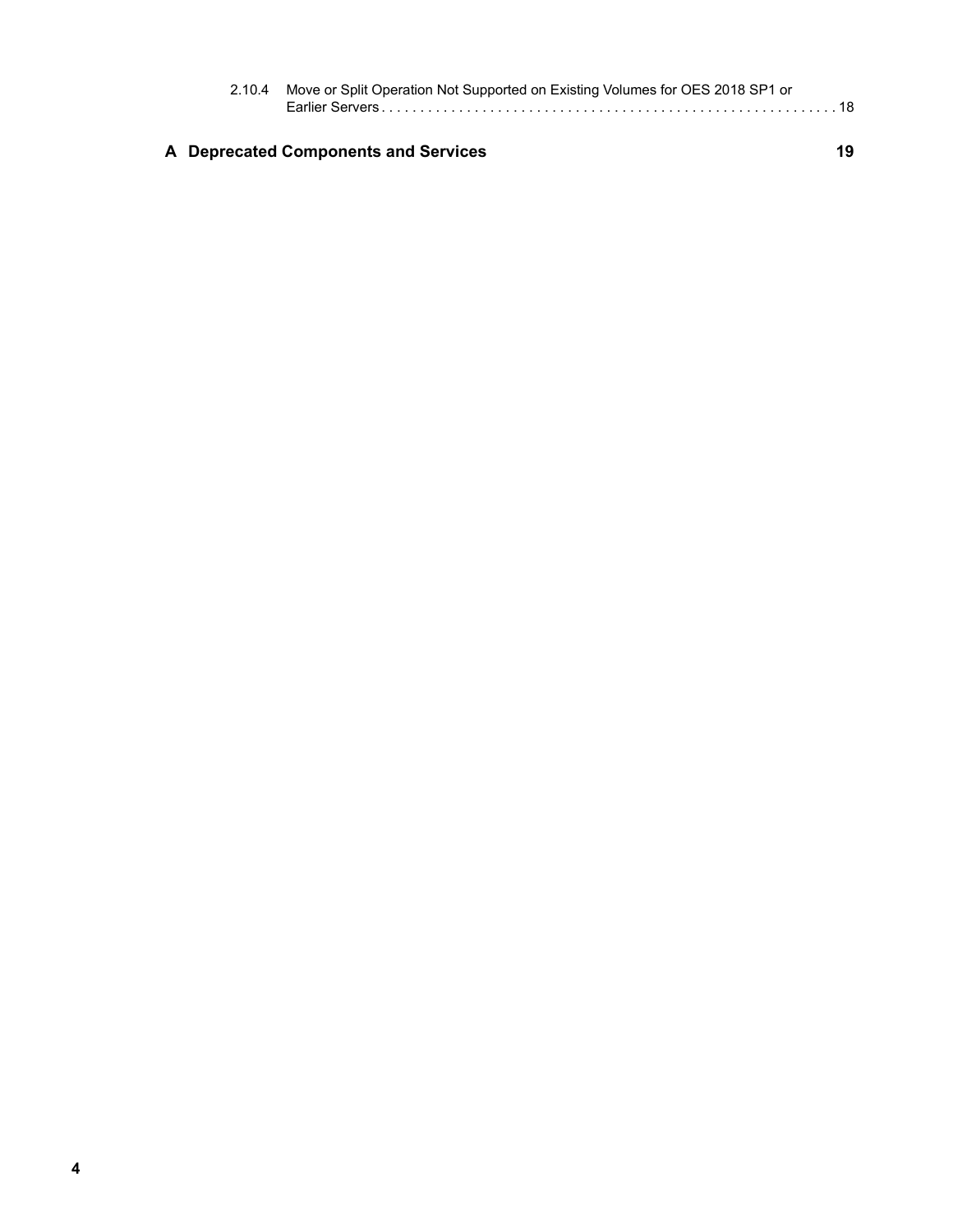# <span id="page-4-0"></span>**About This Release Notes**

Micro Focus Open Enterprise Server 2018 SP1 delivers all the enterprise-class networking, file, and print services that enterprises have relied on for years. OES 2018 SP1 is on SUSE Linux Enterprise 12 SP3, which provides valuable benefits including power savings, virtualization, manageability, and interoperability.

OES 2018 SP1 provides several new features that reduce administrative complexities and provides access to file and storage services regardless of eDirectory or Active Directory as an identity source. For information about the new features, see [Chapter 1, "What's New or Changed in OES 2018 SP1,"](#page-6-3)  [on page 7](#page-6-3).

This Release Notes focuses on issues and information that are specific to the OES 2018 SP1 release.

Before installing this release, be sure to review the known issues, as described in ["Service Issues" on](#page-12-3)  [page 13](#page-12-3).

- [Chapter 1, "What's New or Changed in OES 2018 SP1," on page 7](#page-6-3)
- [Chapter 2, "Service Issues," on page 13](#page-12-3)
- [Appendix A, "Deprecated Components and Services," on page 19](#page-18-1)

Use the following links to access the earlier versions of OES documentation:

- [NetWare 6.5 SP8 Online Documentation website](http://www.novell.com/documentation/nw65)
- [OES 2 SP3 Online Documentation website](http://www.novell.com/documentation/oes2/)
- [OES 11 SP3 Online Documentation website](http://www.novell.com/documentation/oes11)
- [OES 2015 SP1 Online Documentation website](http://www.novell.com/documentation/oes2015)
- [OES 2018 Online Documentation website](https://www.novell.com/documentation/open-enterprise-server-2018/)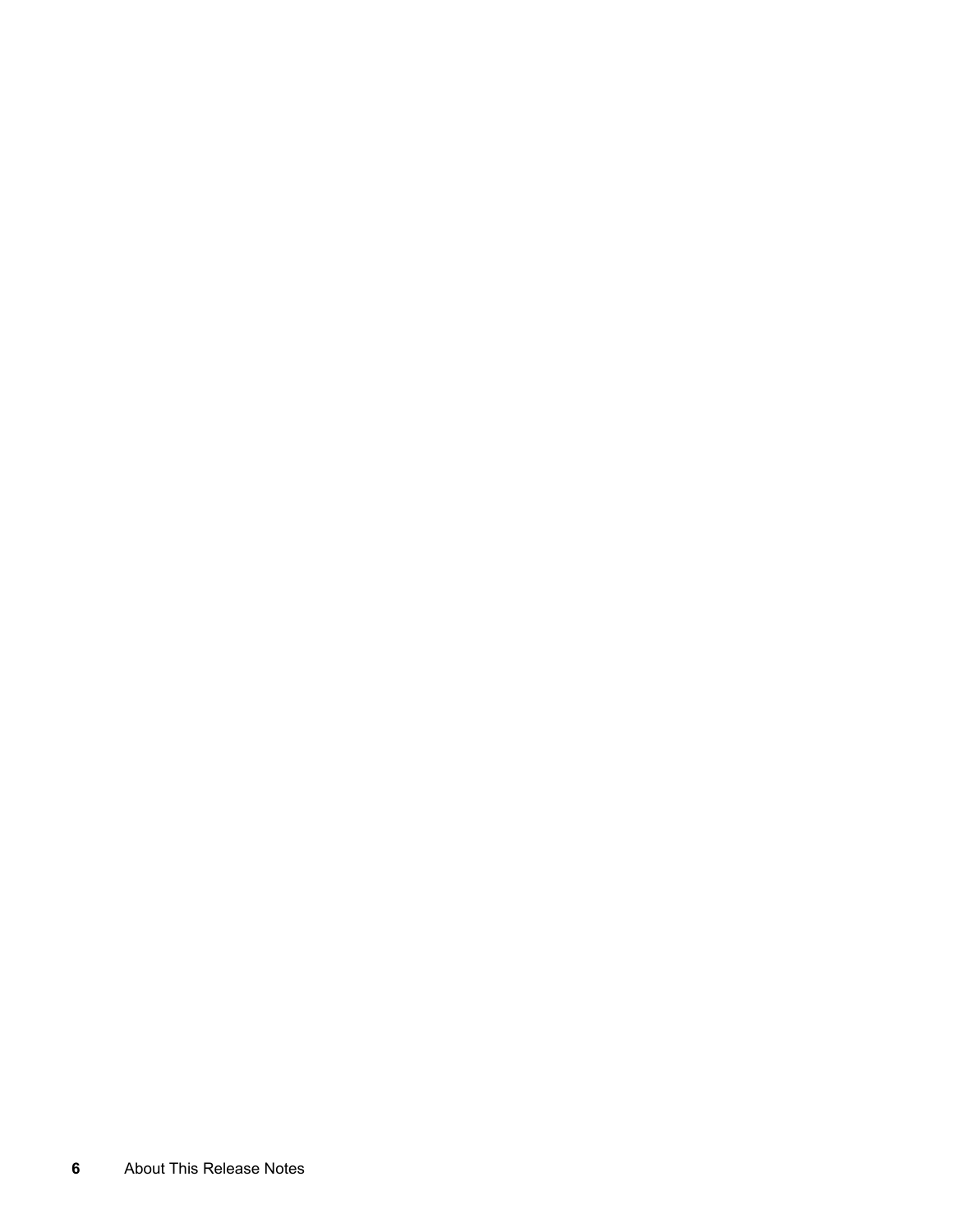### <span id="page-6-3"></span><span id="page-6-0"></span>1 <sup>1</sup>**What's New or Changed in OES 2018 SP1**

This section summarizes the new features and enhancements in Micro Focus Open Enterprise Server (OES) 2018 SP1 release and its patches.

### <span id="page-6-1"></span>**1.1 What's New or Changed in Update 3 - OES 2018 SP1**

#### **DSfW Enhancement**

DSfW now supports domain join and file access for NetApp Filer Ontap 9.1 and 9.5. To make use of it, you must update the OES 2018 SP1 DSfW server to this patch, run the following script and then restart the DSfW services:

/opt/novell/xad/sbin/updateXadNmasMethods.pl

xadcntrl reload

### <span id="page-6-2"></span>**1.2 What's New or Changed in Update 2 - OES 2018 SP1**

#### **Updated eDirectory and iManager**

In this patch release on OES 2018 SP1, the eDirectory version is updated from eDirectory 9.1.3 to eDirectory 9.1.4 and the iManager version from iManager 3.1.3 to iManager 3.1.4.

#### **NSS 64-bit ZID Support Enhancement**

Beginning with this patch, NSS allows you to configure the ZID mode to ZID32 or ZID64 for local and shared volumes. It also provides an option to verify whether the volume is 64-bit ZID enabled or not.

For more information, see [Setting and Viewing the ZID Mode for a Volume.](https://www.novell.com/documentation/open-enterprise-server-2018/stor_nss_lx/data/t49x2kzfpyk7.html)

The nss utility has been enhanced to provide an option to force enable the ZID64 mode at a volume level. For more information, see [nss /ForceVolumeZID64Mode=volumename.](https://www.novell.com/documentation/open-enterprise-server-2018/stor_nss_lx/data/bapitww.html#t49z7n8fdnvb)

**IMPORTANT:** When you access the NSS volume with ZID value greater than the 32-bit limit using AFP, users might experience abnormal behavior while performing the file operations on that volume because of Apple Filing Protocol (AFP) limitation. Therefore, administrators must ensure that AFP users have access to only those NSS volumes with ZID value less than the 32-bit limit. For more information, see [AFP Known Issue](https://www.novell.com/documentation/open-enterprise-server-2018/file_afp_lx/data/b16r9aq6.html#t43zk92896y4) in the [Novell AFP for Linux Administration Guide](https://www.novell.com/documentation/open-enterprise-server-2018/file_afp_lx/data/h9izvdye.html#h9izvdye).

#### **DNS/DHCP Enhancement**

DNS/DHCP Java Console now supports the OpenJDK versions 8,9,10,11,12 on Windows 7 SP1 and Windows 10.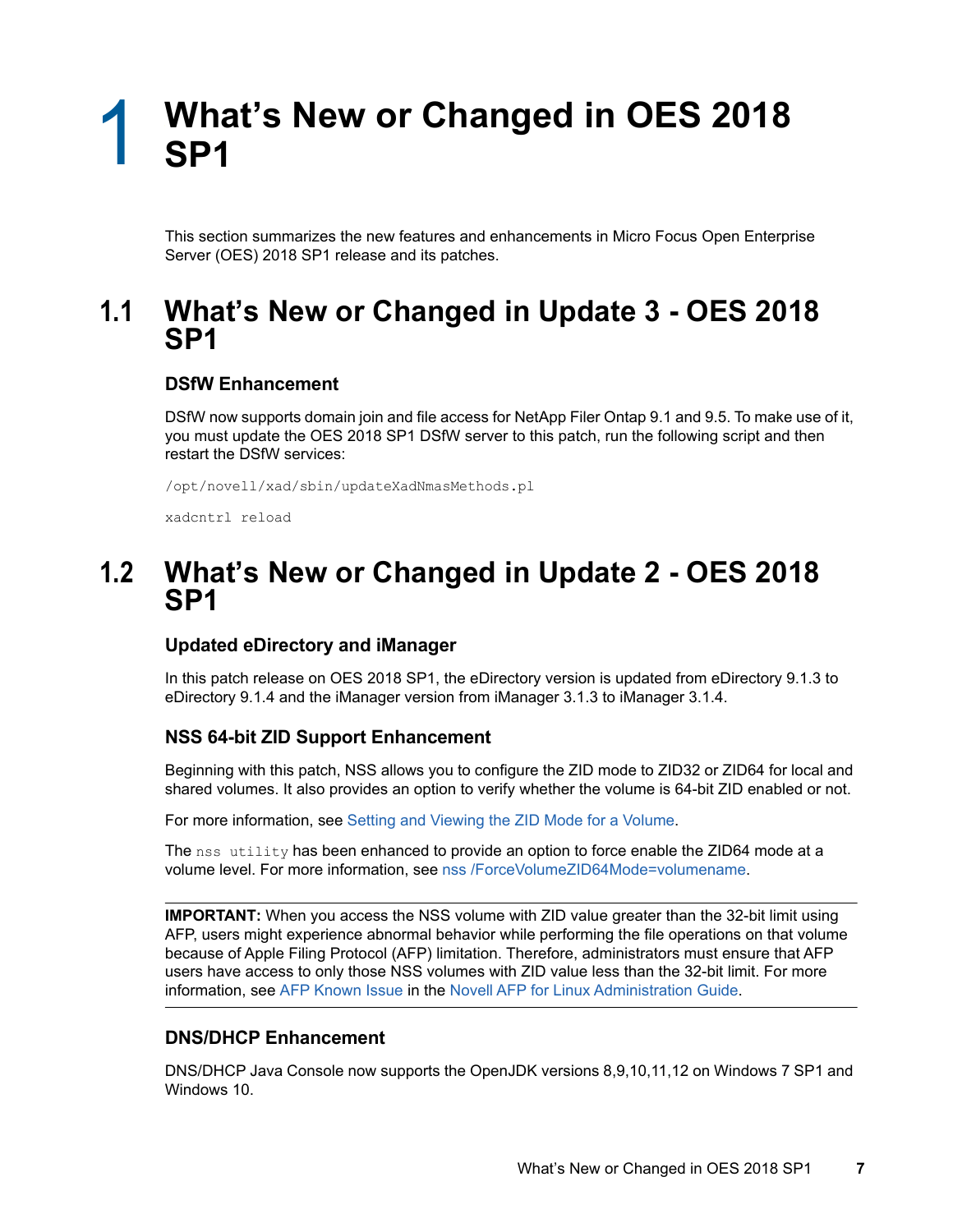#### **CIS Enhancements**

- Resolved Mac issue for automatic recall of files from the cloud on Finder window. For more information, see, [Mac Issue](https://www.novell.com/documentation/open-enterprise-server-2018/cis_admin_lx/data/t49zt3ama4az.html).
- Verify and recover the corrupted files on the Cloud Backed Volume (CBV).
- Enhanced administrator policy to recall files uploaded to the cloud.

#### **iprintman Enhancement**

The following Print Manager enhancements are made to the iprintman command:

- **Redirecting a printer:** Sets a printer redirection. All the print jobs of one printer are redirected to another printer. To remove a printer redirect, do not specify the target printers.
- **Listing redirected printers:** Displays the list of redirected printers.

For more information, see [Print Manager \(PSM\) Commands](https://www.novell.com/documentation/open-enterprise-server-2018/iprint_lx/data/b9xw13b.html#b9xwhej) in the [OES 2018 SP1: iPrint](https://www.novell.com/documentation/open-enterprise-server-2018/iprint_lx/data/front.html)  [Administration Guide.](https://www.novell.com/documentation/open-enterprise-server-2018/iprint_lx/data/front.html)

## <span id="page-7-0"></span>**1.3 What's New (oes2018-sp1-2019-87 - Update 1 iPrint - Recommended)**

#### **Auto Clearing a Printer Queue**

A new feature is introduced to reduce paper and ink wastage by avoiding printing of stale jobs. Do you face paper wastage when a printer is under maintenance, offline, or when a paper is jammed? We have a solution to delete such pending jobs without intervention from the users.

### <span id="page-7-1"></span>**1.4 What's New or Changed in Update 1 - OES 2018 SP1**

In this patch release on OES 2018 SP1, the eDirectory version is updated from eDirectory 9.1.1 to eDirectory 9.1.3 and the iManager version from iManager 3.1.1 to iManager 3.1.3.

# <span id="page-7-2"></span>**1.5 What's New or Changed in OES 2018 SP1**

This section summarizes the new features and enhancements in Micro Focus Open Enterprise Server (OES) 2018 SP1 release.

- [Section 1.5.1, "Branding Changes," on page 9](#page-8-0)
- [Section 1.5.2, "Install and Upgrade," on page 9](#page-8-1)
- [Section 1.5.3, "Novell Storage Services \(NSS\)," on page 9](#page-8-2)
- [Section 1.5.4, "Common Internet File System \(CIFS\)," on page 10](#page-9-0)
- [Section 1.5.5, "Cloud Integrated Storage \(CIS\)," on page 10](#page-9-1)
- [Section 1.5.6, "Domain Services for Windows \(DSfW\)," on page 10](#page-9-2)
- ◆ [Section 1.5.7, "iPrint for OES," on page 11](#page-10-0)
- [Section 1.5.8, "Novell Identity Translator \(NIT\)," on page 11](#page-10-1)
- [Section 1.5.9, "OES User Rights Map \(NURM\)," on page 11](#page-10-2)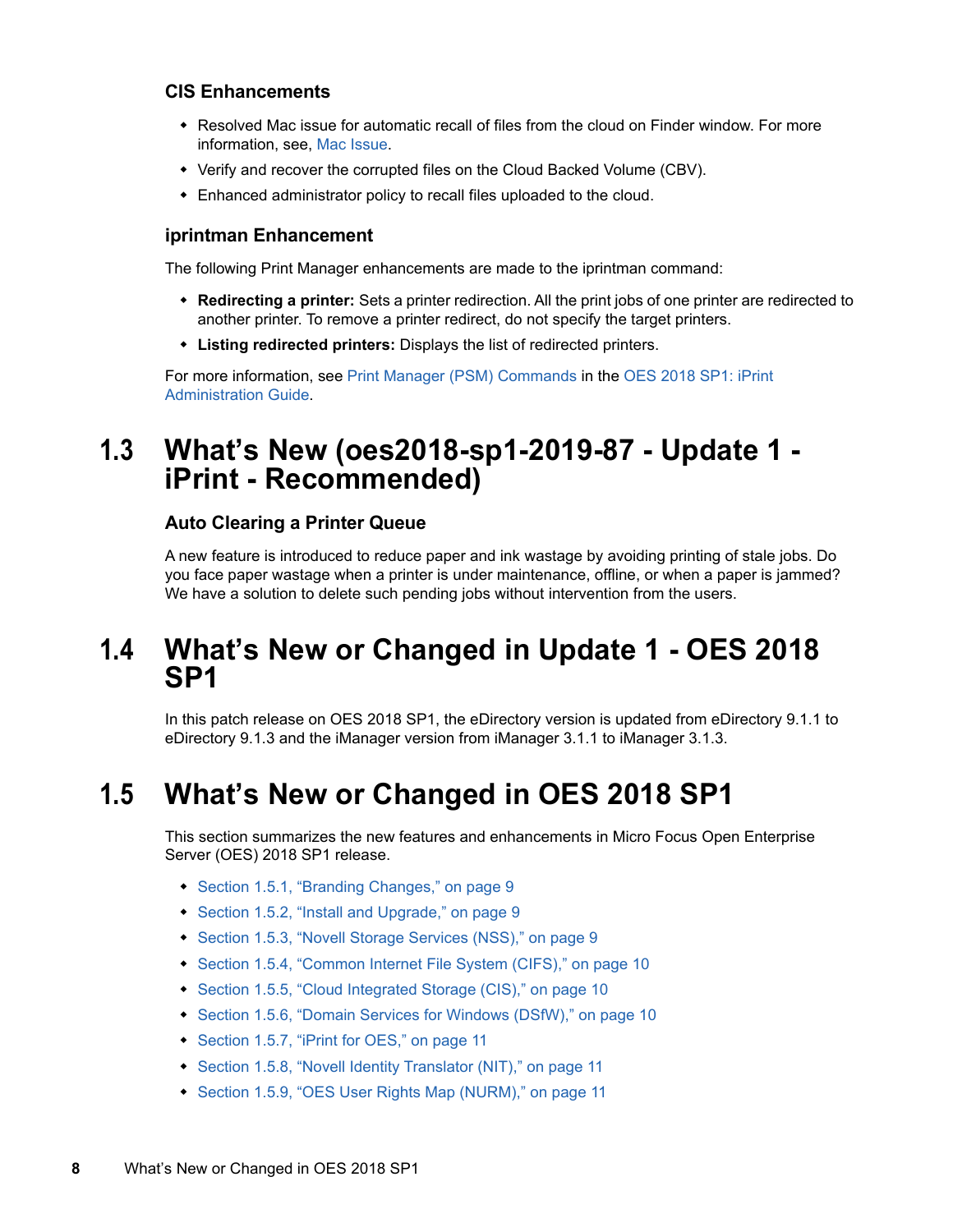- [Section 1.5.10, "Storage Management Services \(SMS\)," on page 11](#page-10-3)
- [Section 1.5.11, "Supported Versions of Bundled Products," on page 12](#page-11-0)
- [Section 1.5.12, "User Interface Enhancement," on page 12](#page-11-1)
- [Section 1.5.13, "Unchanged Components in OES 2018 SP1," on page 12](#page-11-2)

#### <span id="page-8-0"></span>**1.5.1 Branding Changes**

Novell is now part of Micro Focus. Products across the portfolio are now being rebranded to reflect Micro Focus or a more appropriate name. This corporate change impacts the name of products and components, user interfaces, logos, and so on. The product and documentation update to reflect these changes is being done in a phased manner.

As a result of this corporate change, the product name is now Micro Focus Open Enterprise Server. The new user interfaces, colors, and logos in OES 2018 and later gives a fresh look and feel to the product.

#### <span id="page-8-1"></span>**1.5.2 Install and Upgrade**

#### **Business Continuity Cluster (BCC)**

Beginning with OES 2018 SP1, Novell Business Continuity Cluster (BCC) is available as a pattern in the OES installation pattern list. This eases the distribution and delivery of BCC for OES customers. However, BCC continues to be a separate product with its own license.

#### **Moving to Common Proxy Users Before an Upgrade to OES 2018 SP1**

If the services are configured with service-specific proxy users in the earlier OES versions, an upgrade of such OES versions to OES 2018 SP1 moves the services to use a common proxy user. A common proxy user helps you avoid the administrative overhead that occurs with multiple proxy users.

### <span id="page-8-2"></span>**1.5.3 Novell Storage Services (NSS)**

#### **Support for 4K Native Format**

The traditional storage industry uses a native 512 bytes physical sector size for hard drives. Due to the increasing demand for hard drives with larger capacities, the storage industry introduced an advanced format called 4K Native (4Kn) that uses 4096 bytes physical sectors.

Beginning with OES 2018 SP1, OES supports the advanced format (4Kn). However, OES also supports the emulation of 512 byte sector size to support the legacy 512 byte sectors. 512 emulation (512e) is the advanced format in which the physical sector size is 4,096 bytes, but the logical sector size emulates 512 bytes sector size.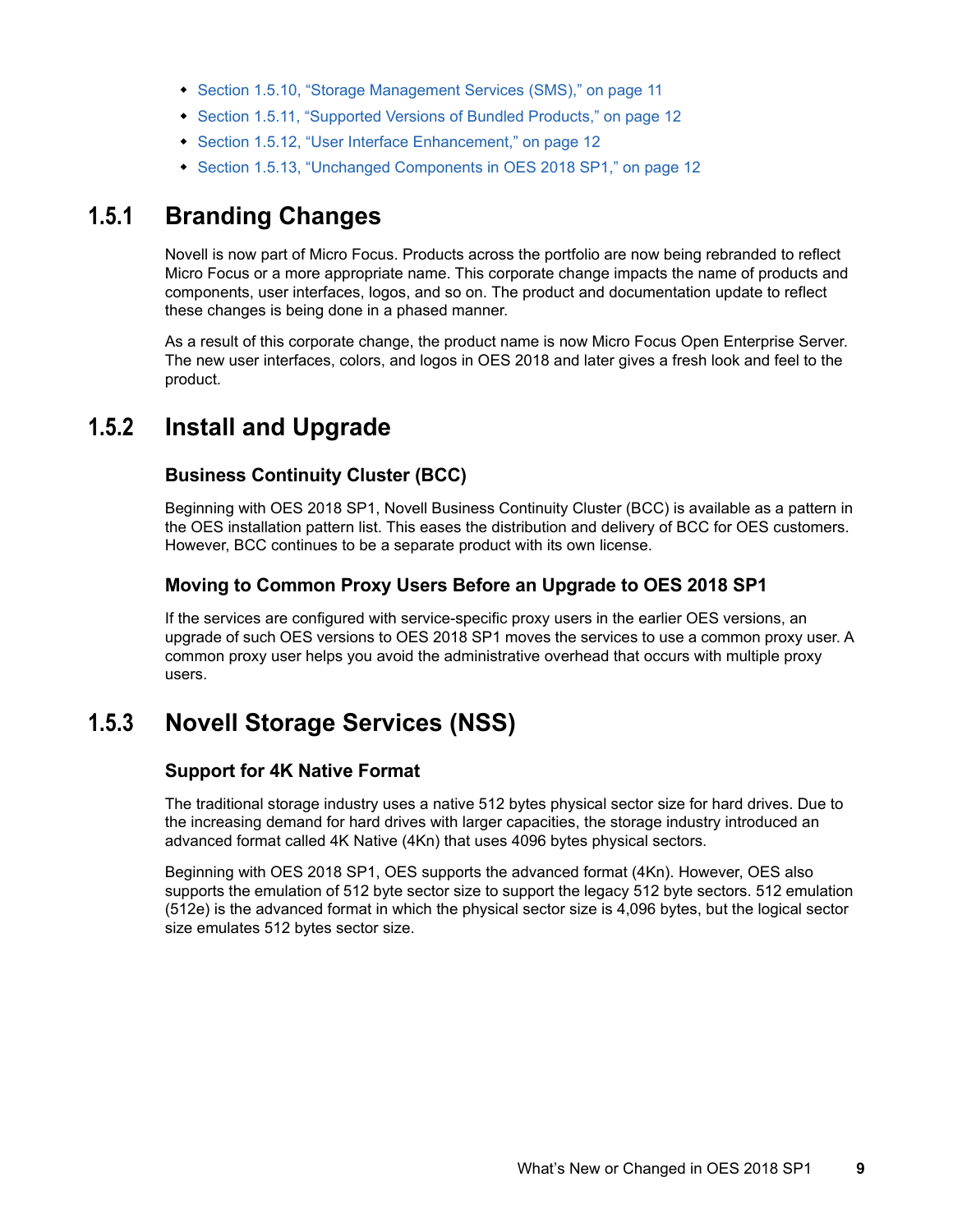### <span id="page-9-0"></span>**1.5.4 Common Internet File System (CIFS)**

#### **Support for Folder Redirection**

Folder Redirection allows users to redirect the path of a known folder to NSS AD network file share. Users can then interact with the files in the redirected folder as if it still existed on the local drive. Beginning with OES 2018 SP1, CIFS share can be enabled to host the redirected folders on the server. For information on configuring the CIFS share for Folder Redirection, see [Enabling Folder](https://www.novell.com/documentation/open-enterprise-server-2018/pdfdoc/file_cifs_lx/file_cifs_lx.pdf#folderredirection)  [Redirection Support](https://www.novell.com/documentation/open-enterprise-server-2018/pdfdoc/file_cifs_lx/file_cifs_lx.pdf#folderredirection) in the [OES 2018 SP1: Novell CIFS for Linux Administration Guide](https://www.novell.com/documentation/open-enterprise-server-2018/pdfdoc/file_cifs_lx/file_cifs_lx.pdf#front).

### <span id="page-9-1"></span>**1.5.5 Cloud Integrated Storage (CIS)**

#### **Support for MSSQL**

Beginning with OES 2018 SP1, along with MySQL, CIS also supports the MSSQL database.

#### **Simplified Install Work flow**

CIS installation is made simple and can now be performed through a browser. A workflow is introduced to guide you through different deployment scenarios. You no longer need to manually create certificates, the installation GUI performs the required tasks and populates the default values.

#### **Migration from DST**

A new page, Migrate from DST is available in the CIS Management Console to handle the migration of DST volume to the cloud. It allows the data migration from a secondary volume to the cloud without any downtime.

#### **CIS Health Check**

Health checks is available in the CIS Management Console to monitor the health status of CIS Server.

### <span id="page-9-2"></span>**1.5.6 Domain Services for Windows (DSfW)**

#### **Upgraded Kerberos**

The Kerberos stack in DSfW is upgraded from MIT version 1.6.2 to 1.16.

#### **AES Encryption**

Beginning with OES 2018 SP1, DSfW supports AES-256 encryption.

#### **Upgraded DSfW Samba**

The Novell-OES-Samba in DSfW is upgraded from version 3.6.3 to 4.6.14 to support communication over SMB2.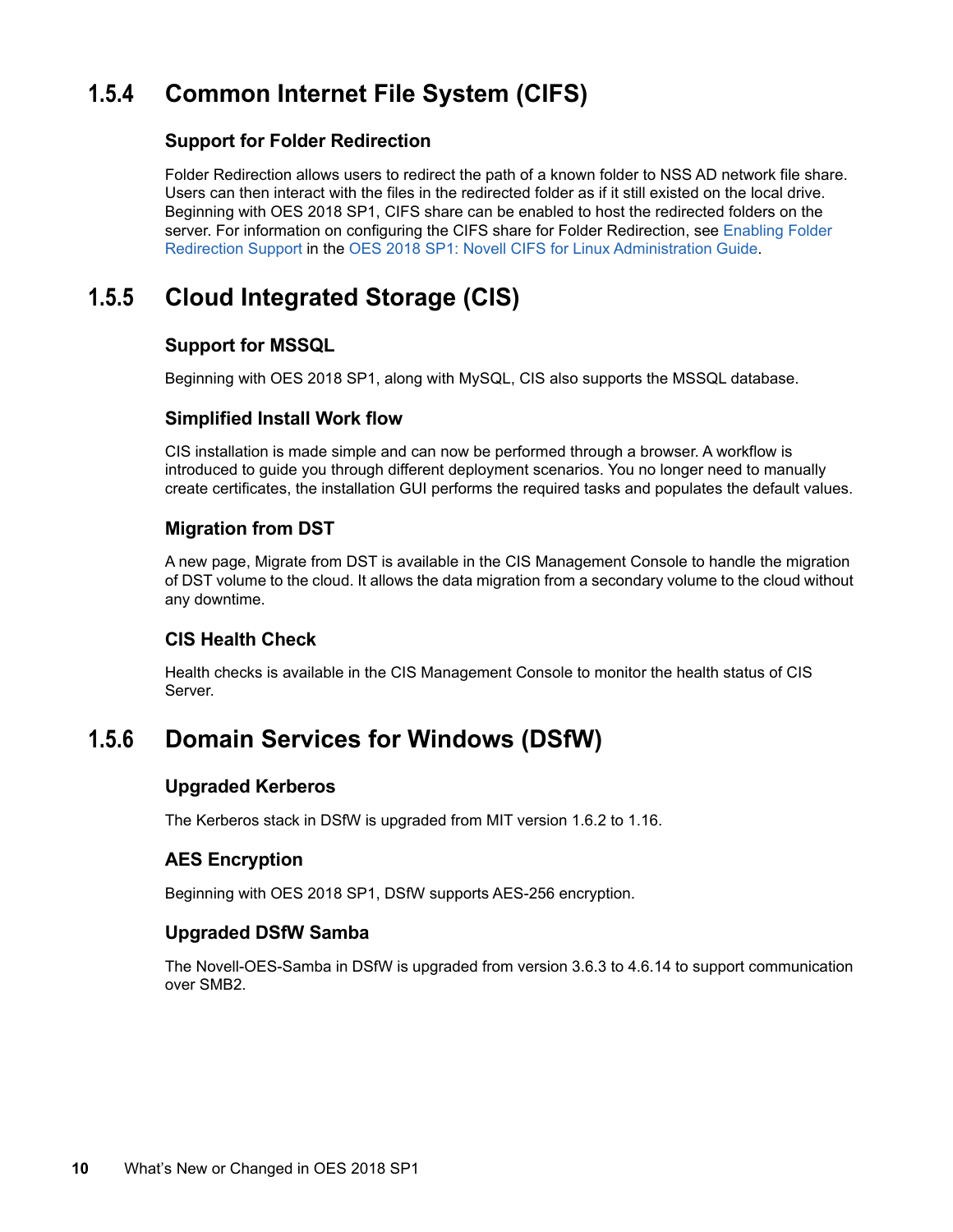### <span id="page-10-0"></span>**1.5.7 iPrint for OES**

#### **Mobile Device Printing**

- **Android App:** Enabled for the shortcut feature. Long-press on the iPrint app's launcher icon to display the following actions: WalkUp Jobs, Photos, Documents, and Camera.
- **iOS App:** Enabled for the 3D Touch feature. On the Home screen, press the iPrint icon to display the following actions: WalkUp Jobs, Photos, and Camera.

#### **Advanced Authentication Support**

iPrint for OES integrates with Advanced Authentication framework to release WalkUp jobs. Advanced Authentication is a multi-factor authentication solution that ensures secure printing to the iPrint printers with minimal administration.

#### **Direct PDF Printing**

A new parameter direct\_pdf\_print is added to the iprintmobile.conf file to support printing of PDF documents on a PDF supported IPP printers. The printer's capabilities are leveraged and there is no dependency on the drivers for rendering the PDF jobs.

#### **Proxy Server Enhancements for iPrint Mobile App**

The Proxy server settings on iPrint for OES can now be pushed to the mobile apps. Alternatively, the mobile app user can also configure a proxy server on the iPrint App. On configuring Proxy, the mobile app sends the request to the proxy server and the proxy server then redirects the requests to the iPrint server.

### <span id="page-10-1"></span>**1.5.8 Novell Identity Translator (NIT)**

#### **nitconfig Command Changes**

- **Log Level:** The default log level is changed from 0 to 3, which logs informational messages. For more information, see the command log-level in the nitconfig man page
- **AD Forest Whitelist:** A whitelist of AD forests can be specified for NIT to contact and create LDAP handle using the command ad-trust-white-list. For more information, see the command ad-trust-white-list in the nitconfig man page.

### <span id="page-10-2"></span>**1.5.9 OES User Rights Map (NURM)**

Beginning with OES 2018 SP1, the **VIEW RIGHTS** page of NURM is enhanced to provide a paired view of rights for both eDirectory and Active Directory trustees.

### <span id="page-10-3"></span>**1.5.10 Storage Management Services (SMS)**

Beginning with OES 2018 SP1, SMS is ported to 64-bit architecture.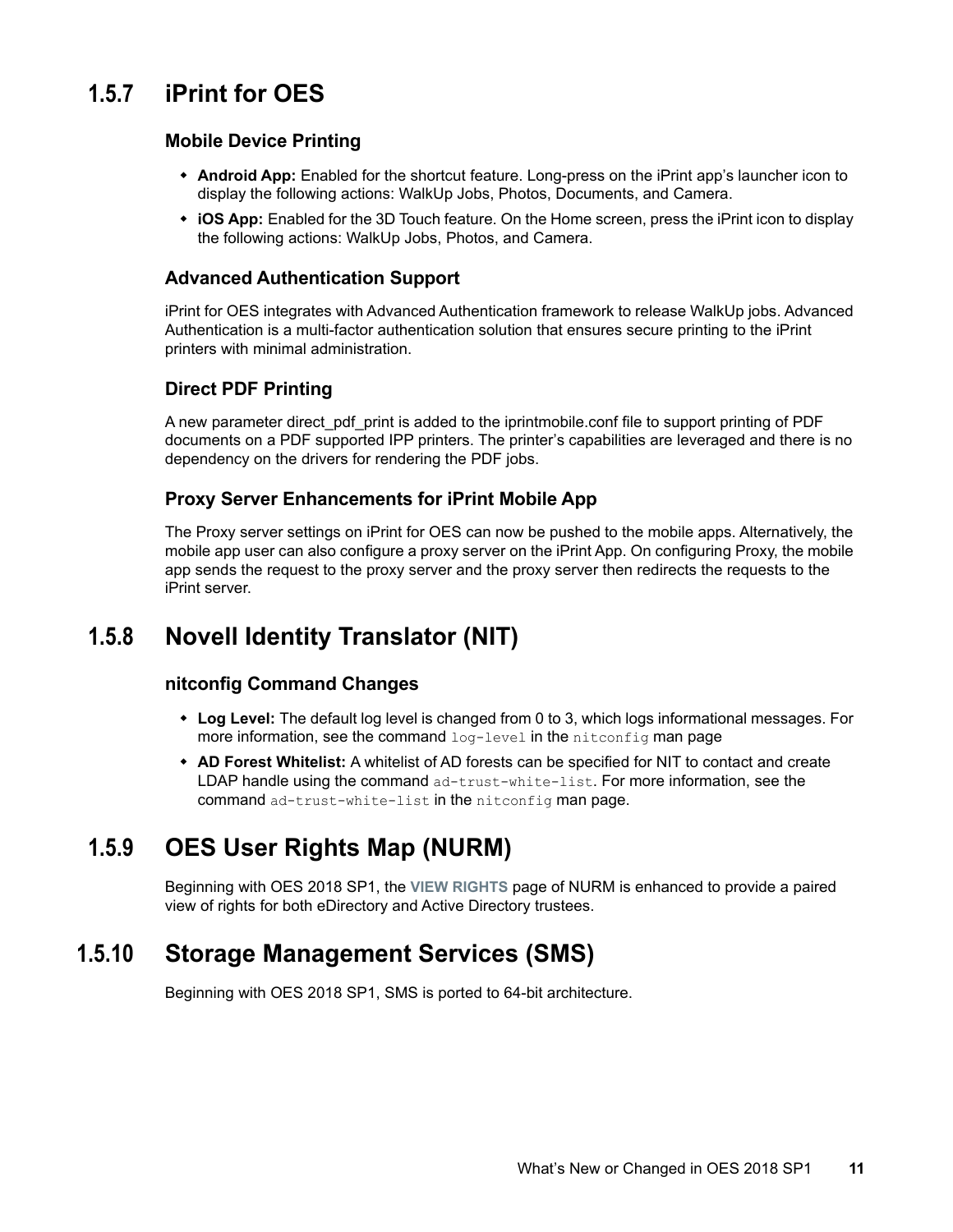### <span id="page-11-0"></span>**1.5.11 Supported Versions of Bundled Products**

OES 2018 SP1 supports the following upgraded products bundled with OES:

- NetIQ eDirectory 9.1.1
- Micro Focus iManager 3.1.1

### <span id="page-11-1"></span>**1.5.12 User Interface Enhancement**

The user interface of the following components are refreshed to provide a new and modern look.

- DNS/DHCP Java Console
- iManager
- NetStorage
- OES User Rights Map (NURM)

### <span id="page-11-2"></span>**1.5.13 Unchanged Components in OES 2018 SP1**

Besides bug fixes, there are no other changes to the following components for OES 2018 SP1:

- Apple Filing Protocol (AFP)
- Distributed File Services (DFS)
- Dynamic Storage Technology (DST)
- Linux User Management (LUM)
- Migration Tool
- NetWare Core Protocol (NCP)
- Novell Cluster Services
- Novell FTP
- OES File Access Rights Management (NFARM)
- Linux Volume Manager (NLVM)
- OES Remote Manager (NRM)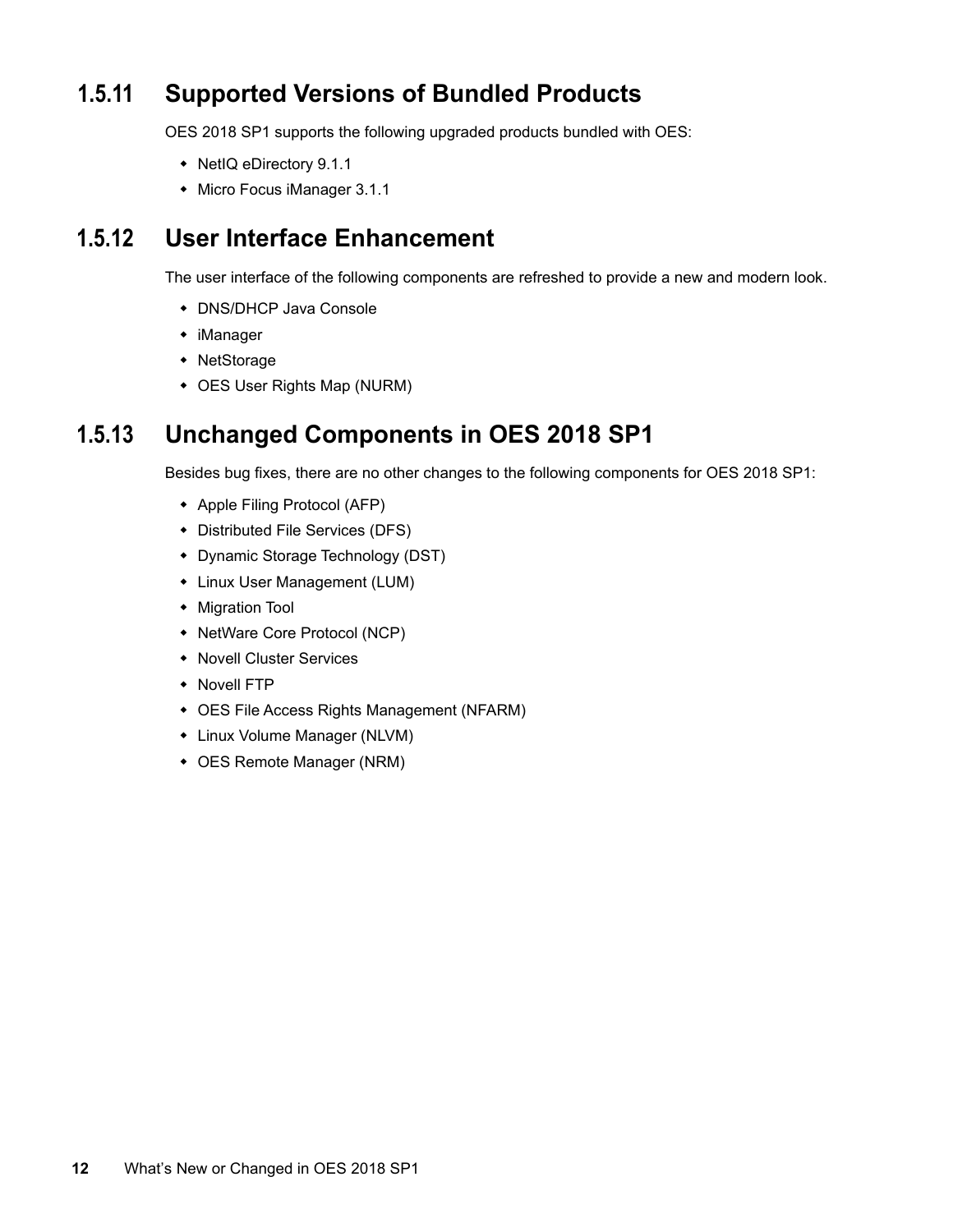# <span id="page-12-3"></span><span id="page-12-0"></span><sup>2</sup>**Service Issues**

This section documents the known issues in Open Enterprise Server 2018 SP1 (OES 2018 SP1).

Additional tips are found in the troubleshooting sections of the OES service administration guides.

- [Section 2.1, "Install or Upgrade," on page 13](#page-12-1)
- [Section 2.2, "Apple Filing Protocol \(AFP\)," on page 14](#page-13-1)
- [Section 2.3, "Cloud Integrated Storage \(CIS\)," on page 15](#page-14-0)
- [Section 2.4, "Distributed File Services \(DFS\)," on page 15](#page-14-2)
- [Section 2.5, "DNS/DHCP Services," on page 15](#page-14-4)
- [Section 2.6, "Domain Services for Windows \(DSfW\)," on page 16](#page-15-0)
- [Section 2.7, "eDirectory," on page 16](#page-15-4)
- [Section 2.8, "iPrint for OES 2018 SP1 \(Patch 1\)," on page 17](#page-16-2)
- [Section 2.9, "Migration Tool," on page 17](#page-16-4)
- [Section 2.10, "Novell Storage Services \(NSS\)," on page 17](#page-16-6)

# <span id="page-12-1"></span>**2.1 Install or Upgrade**

#### <span id="page-12-2"></span>**2.1.1 Ignore the Nessus Scan Critical Vulnerability Error on OES Server for SLES 12 SP3**

The error is:

The Unix operating system (SLES 12 SP3) running on the remote host is no longer supported. Lack of support implies that no new security patches for the product will be released by the vendor. As a result, it is likely to contain security vulnerabilities.

OES 2018 SP1 is an integrated media that includes both SLES 12 SP3 and OES 2018 SP1. All the SLES 12 SP3 patches that are necessary for running the OES services securely and with stability are made available via the OES 2018 SP1 update channels. So, even if SLES 12 SP3 is out of General Support, it does not impact the OES customers.

You can safely ignore the Security Vulnerability error given by the Nessus Scan report as it does not consider that SLES 12 SP3 is in Long Term Service Pack Support (LTSS) with the OES customers. We take security and stability of the OES servers seriously and we know they are a priority for our customers and hence are a priority for us too.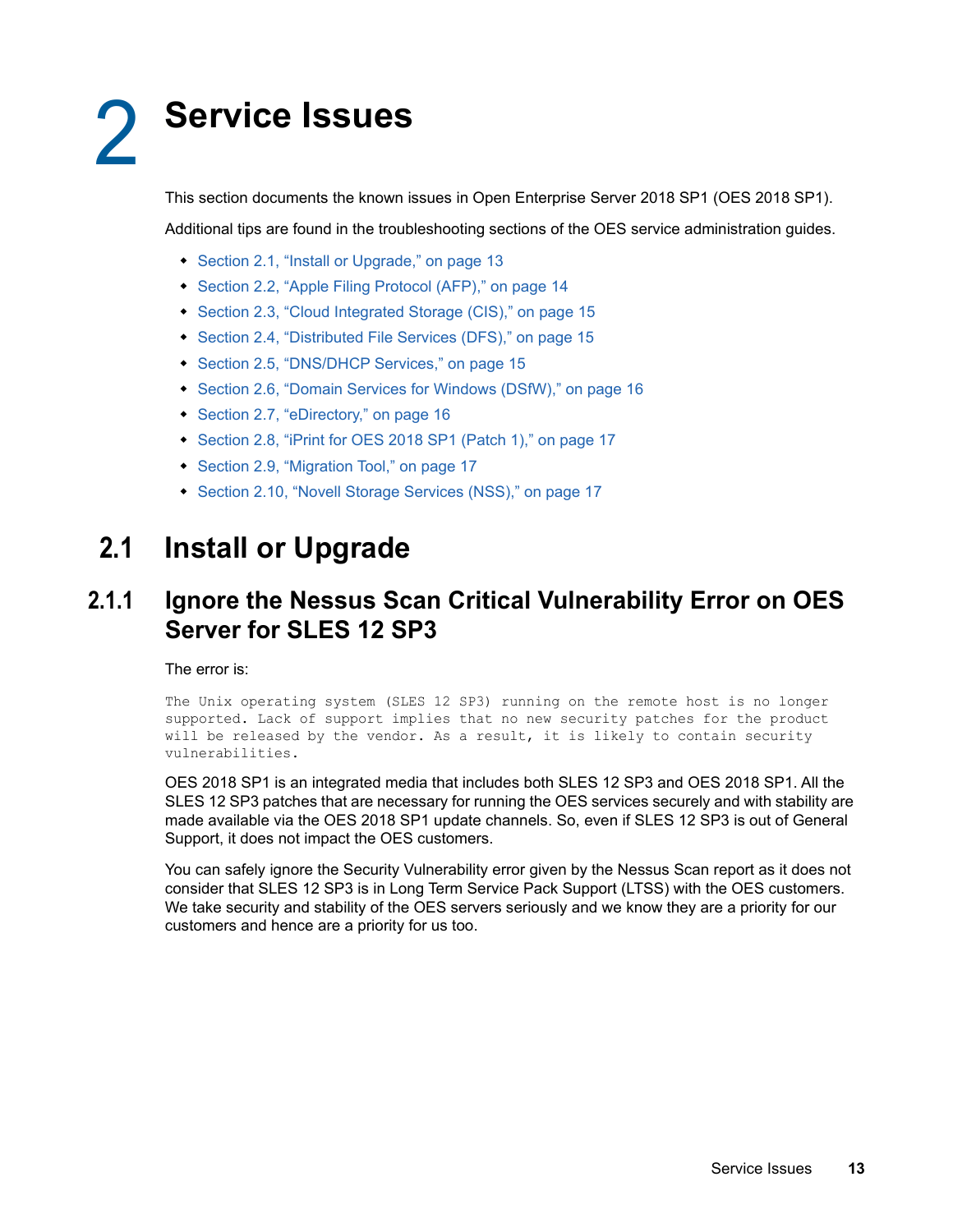### <span id="page-13-0"></span>**2.1.2 NICI SDI Key "w0" Object Issue**

If the NICI SDI key object "w0" (w in lowercase) is present in the Security container of a tree and OES 2018 or later servers are added to the same tree, it automatically creates a NICI AES 256 bit tree key. However, OES does not support the NICI AES 256 bit tree key.

The following are the scenarios:

 **Case 1:** If the tree contains the "w0" (w in lowercase) object and no OES 2018 or later servers are added to the tree.

Before adding OES 2018 or later servers to the tree, do either of the following:

- Rename the NICI SDI key object "w0" (w in lowercase) to "W0" (W in uppercase) using iManager.
	- 1. Log in to iManager as Admin.
	- 2. Go to **Objects** and select **Tree**.
	- 3. Click **<Tree\_name> > Security > KAP**.
	- 4. Select the "w0" object. Click the **Actions** tab and select **Rename Object**.
	- 5. Specify the new object name as W0 (W in uppercase) and click **OK**.

OR

• Use the updated "OES2018-SP1-DVD-x86 64-RevA-Media1.iso" media to install a new OES 2018 SP1 server. This media includes the NICI fix.

**NOTE:** If you have already used the earlier ISO and the tree contains the "W0" (W in uppercase) object, then there are no issues. But, it is recommended to use the updated ISO to avoid any issues in the future.

 **Case 2:** If you have already added OES 2018 or later servers to the tree that contains the "w0" (w in lowercase) object.

In this case, contact Micro Focus Technical Support for further guidance.

# <span id="page-13-1"></span>**2.2 Apple Filing Protocol (AFP)**

### <span id="page-13-2"></span>**2.2.1 AFP Does Not Support NSS Volumes With ZID Value Greater Than the 32-bit Limit**

On Mac, when you aess the NSS volumes with ZID value greater than the 32-bit limit, AFP users might experience abnormal behavior while performing the file operations on that volume. For more information, see [AFP Known Issue](https://www.novell.com/documentation/open-enterprise-server-2018/file_afp_lx/data/b16r9aq6.html#t43zk92896y4) in the [Novell AFP for Linux Administration Guide](https://www.novell.com/documentation/open-enterprise-server-2018/file_afp_lx/data/h9izvdye.html#h9izvdye).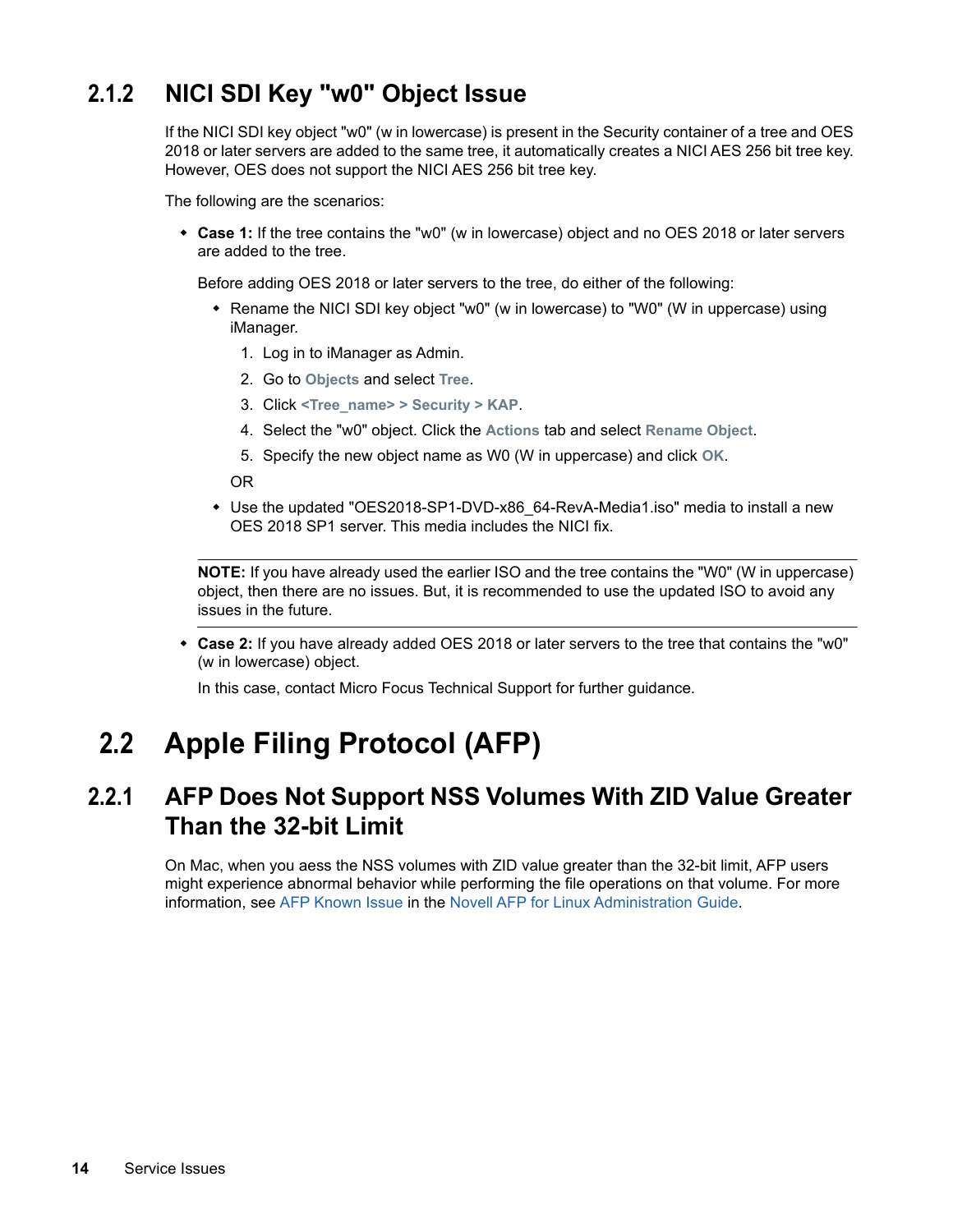# <span id="page-14-0"></span>**2.3 Cloud Integrated Storage (CIS)**

### <span id="page-14-1"></span>**2.3.1 Upgrade Issue**

After upgrading OES 2015 SP1 or older OES versions to OES 2018 SP1, during tier creation in CIS management console, the server option fails to list the OES server and displays the error "Certificate is not valid for any names, but tried to match with <host>". This is because the eDirectory certificates in OES 2015 SP1 and older versions does not add DNS name in the Subject Alternative Name (SAN).

To resolve this issue, repair the eDirectory certificates on the upgraded CIS server:

- **1** Log in to iManager as Admin.
- **2** Go to **Roles and Tasks** > **NetIQ Certificate Server** > **Repair Default Certificates**.
- **3** Select the server(s) that own the certificates and click **Next**.
- **4** Choose the default certificate options and then click **Next**.
	- **4a** Select **Yes All Default Certificates will be overwritten**.
	- **4b** Select **Create SSL CertificateIP** and click the other option to specify the IP address you want to use.
	- **4c** Under **Default DNS Address**, click the other option to specify the DNS address you want to use.
- **5** Review the tasks to be performed and select **Finish**.
- **6** Restart eDirectory service on the CIS server.

For more information on repairing server certificates, see [Micro Focus knowledge base article](https://support.microfocus.com/kb/doc.php?id=7013080)  [7013080.](https://support.microfocus.com/kb/doc.php?id=7013080)

# <span id="page-14-2"></span>**2.4 Distributed File Services (DFS)**

### <span id="page-14-3"></span>**2.4.1 Unable to Move or Split Volume with Cluster Resource Server as the Target**

The DFS Move Volume and Split Volume job fails to work when the target server is a cluster resource server. However, you can select the local server object where the volumes are located as the target server.

# <span id="page-14-4"></span>**2.5 DNS/DHCP Services**

### <span id="page-14-5"></span>**2.5.1 DHCP Pattern Conflict**

When you select DHCP pattern post installation, a pattern conflict message is displayed. To continue, select the first option.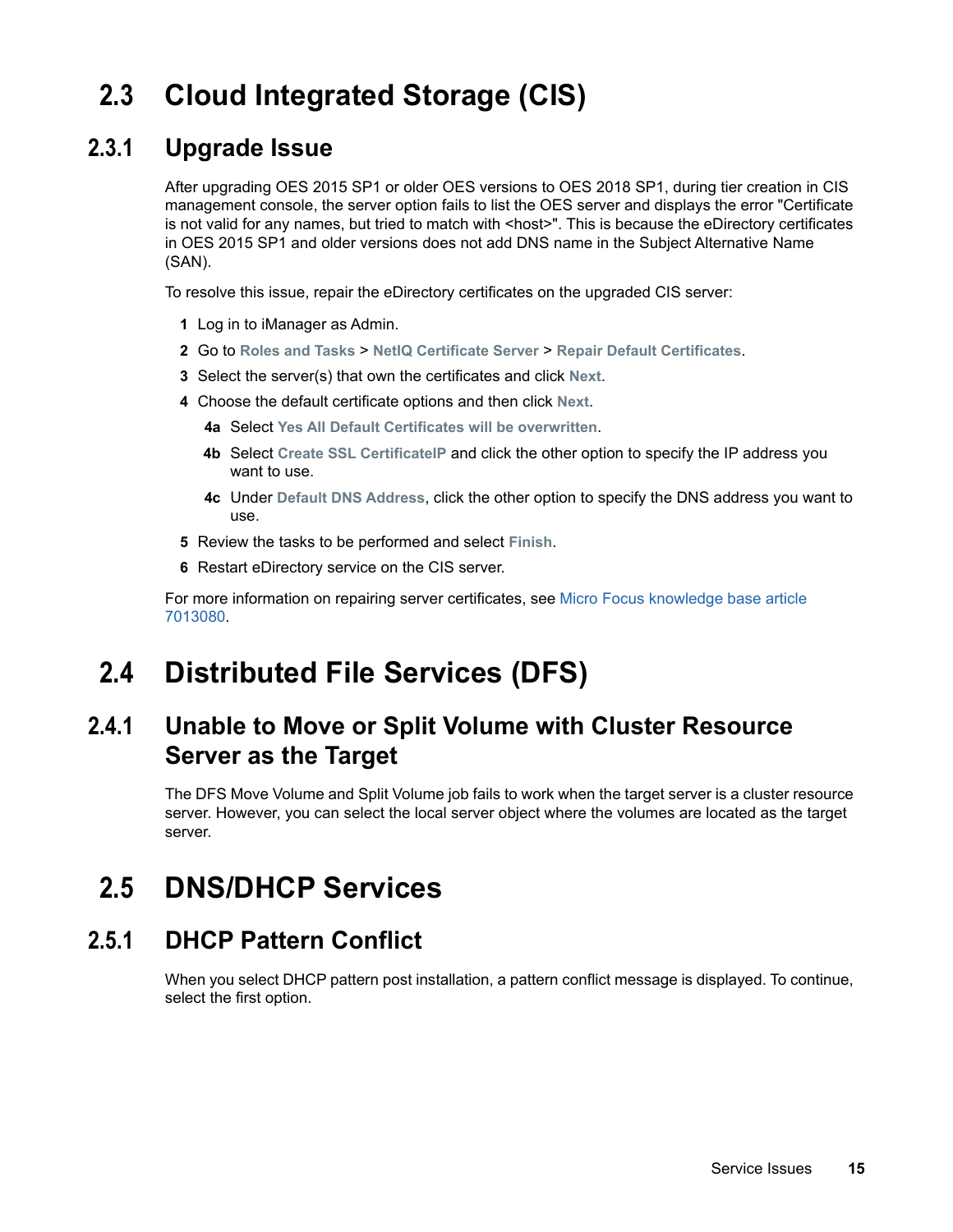```
1. Following actions will be done.
install novell-oes-dhcp-4.3.3_OES-3.68.x86_64 (with vendor change)
 SUSE LLC <https://www.suse.com/> --> Novell, Inc.
install novell-oes-dhcp-relay-4.3.3_OES-3.68.x86_64 (with vendor change)
SUSE LLC <https://www.suse.com/> --> Novell, Inc.
install novell-oes-dhcp-server-4.3.3_OES-3.68.x86_64 (with vendor change)
 SUSE LLC <https://www.suse.com/> --> Novell, Inc.
 deinstallation of dhcp-client-4.3.3-10.14.1.x86_64
```
# <span id="page-15-0"></span>**2.6 Domain Services for Windows (DSfW)**

- [Section 2.6.1, "Mixed Mode Configuration is not Supported," on page 16](#page-15-1)
- [Section 2.6.2, "DSfW Interoperability Issues," on page 16](#page-15-2)
- [Section 2.6.3, "Mac El Capitan \(10.11.1 and later\) Fails to Join a DSfW Domain," on page 16](#page-15-3)

### <span id="page-15-1"></span>**2.6.1 Mixed Mode Configuration is not Supported**

The DSfW domain controllers having OES 2018 SP1 and those having earlier OES versions cannot coexist in a forest. This is because of the functional incompatibility between the updated Kerberos version in OES 2018 SP1 and the Kerberos version in OES 2018 and earlier.

### <span id="page-15-2"></span>**2.6.2 DSfW Interoperability Issues**

**IMPORTANT:** The following list is provided for your convenience. Do not consider the list as complete. Be sure to consult the documentation for your other Micro Focus products for information on interoperability issues with DSfW.

#### **ZENworks Endpoint Security Management 3.5**

On an OES 2018 server with DSfW installed, the Endpoint Security Management utility fails on all DSfW server ports.

Micro Focus has no current plans to change this.

### <span id="page-15-3"></span>**2.6.3 Mac El Capitan (10.11.1 and later) Fails to Join a DSfW Domain**

A Mac El Capitan (10.11.1 and later) fails to join a DSfW domain, due to schema update issues.

# <span id="page-15-4"></span>**2.7 eDirectory**

The following are the known OES-specific eDirectory issues. For general eDirectory issues, refer to the [eDirectory documentation website](https://www.netiq.com/documentation/edirectory-91/).

- [Section 2.7.1, "eDirectory Features Not Supported in OES 2018 or later," on page 17](#page-16-0)
- [Section 2.7.2, "eDirectory Not Restarting Automatically," on page 17](#page-16-1)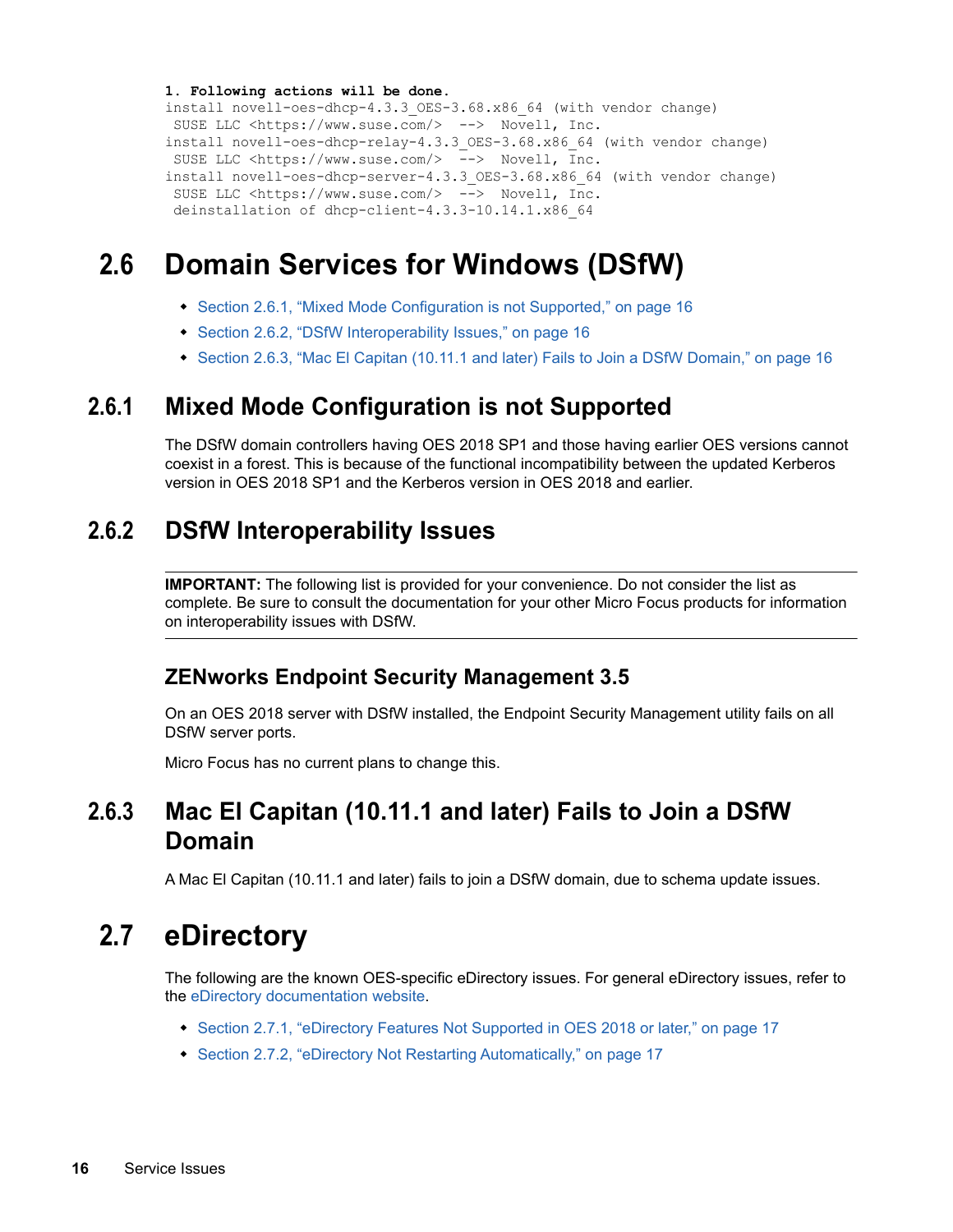### <span id="page-16-0"></span>**2.7.1 eDirectory Features Not Supported in OES 2018 or later**

With OES 2018 or later, the following eDirectory features are not supported:

- Creation of AES 128-bit tree key or 256-bit tree key
- SUITE B

For more information, see [Configuring eDirectory in Suite B Mode](https://www.netiq.com/documentation/edirectory-91/pdfdoc/edir_admin/edir_admin.pdf#b1i4rmmx) in the [NetIQ eDirectory](https://www.netiq.com/documentation/edirectory-91/pdfdoc/edir_admin/edir_admin.pdf#bookinfo)  [Administration Guide.](https://www.netiq.com/documentation/edirectory-91/pdfdoc/edir_admin/edir_admin.pdf#bookinfo)

- Enhanced Background Authentication (EBA)
- $\cdot$  FIPS

### <span id="page-16-1"></span>**2.7.2 eDirectory Not Restarting Automatically**

After a system crash or power failure, eDirectory services (ndsd) might not automatically start in some situations.

To start eDirectory again:

- **1** Delete the /var/opt/novell/eDirectory/data/ndsd.pid file.
- **2** At a terminal prompt, enter systemctl start ndsd.service

# <span id="page-16-2"></span>**2.8 iPrint for OES 2018 SP1 (Patch 1)**

#### <span id="page-16-3"></span>**2.8.1 Documents with SmatArt Graphics or Tables**

Printing documents with SmartArt graphics or tables may impact the quality of the printout. It is recommended to test the quality of printouts before deploying in a production environment.

# <span id="page-16-4"></span>**2.9 Migration Tool**

### <span id="page-16-5"></span>**2.9.1 Migration to OES 2018 and later**

Trustee migration across different tree is not supported.

# <span id="page-16-6"></span>**2.10 Novell Storage Services (NSS)**

- Section 2.10.1, "Support for Mixed Cluster Nodes and NSS Active Directory Media Upgrades," [on page 18](#page-17-0)
- Section 2.10.2, "Support for Mixed Cluster Nodes and NSS Trustee Index Media Upgrades," on [page 18](#page-17-1)
- ◆ [Section 2.10.3, "RAID 5 Issues," on page 18](#page-17-2)
- Section 2.10.4, "Move or Split Operation Not Supported on Existing Volumes for OES 2018 SP1 [or Earlier Servers," on page 18](#page-17-3)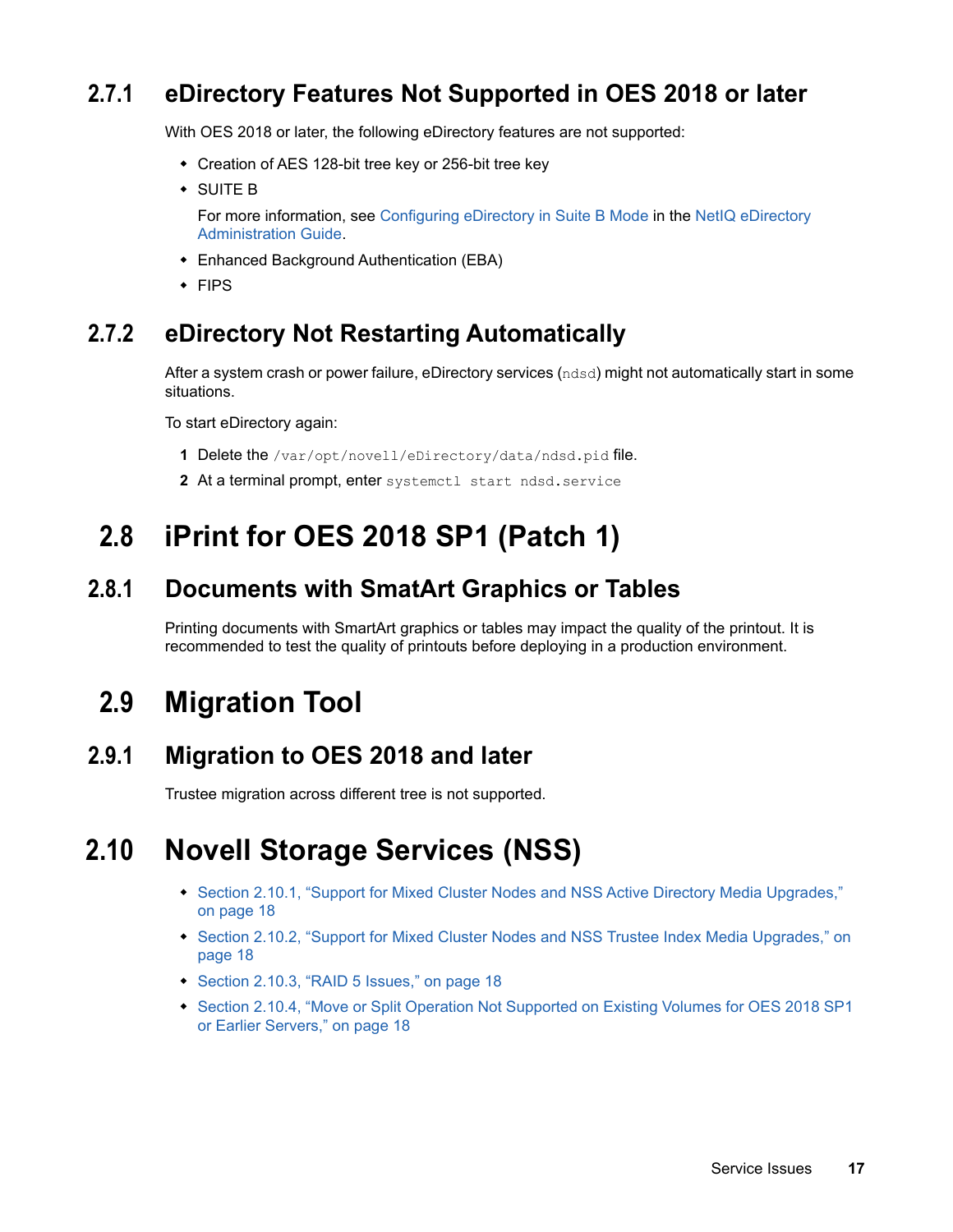### <span id="page-17-0"></span>**2.10.1 Support for Mixed Cluster Nodes and NSS Active Directory Media Upgrades**

In a mixed node cluster environment, before upgrading the NSS media to support Active Directory users or creating 64-bit pools, it is strongly recommended that you upgrade all the nodes to OES 2015 or later. This is because the upgraded NSS resources might not be accessible from cluster nodes that are not upgraded to OES 2015 or later.

### <span id="page-17-1"></span>**2.10.2 Support for Mixed Cluster Nodes and NSS Trustee Index Media Upgrades**

In a mixed node cluster environment, before upgrading the NSS media to support Trustee Index, it is strongly recommended that you upgrade all the nodes to OES 2015 SP1 or later. This is because the upgraded NSS resources might not be accessible from cluster nodes that are not upgraded to OES 2015 SP1 or later.

#### <span id="page-17-2"></span>**2.10.3 RAID 5 Issues**

Some issues can occur when you lose a device in an NSS software RAID 5 device, or when you expand an NSS software RAID 5 device. The following issues happen intermittently:

When a segment is missing in an NSS RAID 5 because of a device failure, the pool might hang until the device driver reports the error, and then the RAID continues. The hang time depends on the underlying device driver timeout conditions. For iSCSI devices, this includes iSCSI driver timeout. For extended hangs, the pool might also get deactivated.

### <span id="page-17-3"></span>**2.10.4 Move or Split Operation Not Supported on Existing Volumes for OES 2018 SP1 or Earlier Servers**

Selecting an existing volume to perform Move or Split operation is supported on OES 2018 SP3 or later servers. This functionality (existing volume) is not supported with OES 2018 SP1 or earlier servers.